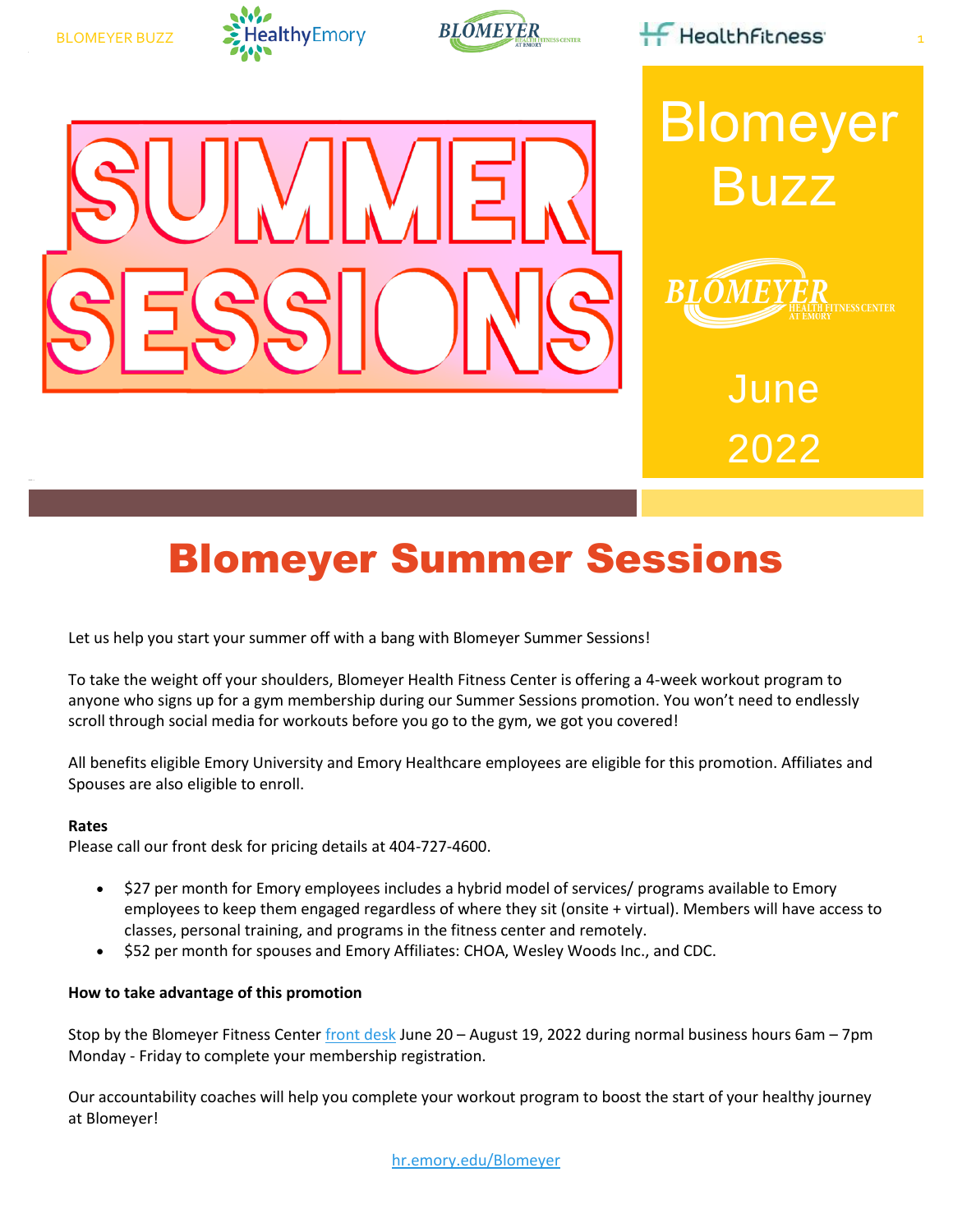## New Yoga Series



Yoga classes are now offered at Blomeyer Mondays 6:30-7:15 AM, and Wednesdays 5:00-5:45 PM. (see page 6)

Taught by our new instructor Kimberly Hamilton, this new Yoga series is **included in the Blomeyer membership at no additional cost**! See Kimberly's bio below.



### **Kimberly Hamilton**

A Kaiser Permanente yoga, tai chi, qi gong instructor and holistic health coach.

Growing up as a severe asthmatic and being frequently hospitalized throughout childhood gave Kimberly a deep appreciation for pranayama and how yoga is centered around the breath.

At the age of 3 she began dancing where she learned early on the importance of cultivating a mind/body connection and remaining physically fit through exercise and proper nutrition. One central aspect of yoga and meditation that has always appealed to her is how the mind and body come together to create mindful action on and off the mat in daily life.

Kimberly completed her 200hr yoga teacher training certification at Peachtree Yoga where she learned the history of pranayama, practical & subtle anatomy, and yoga philosophy. She received her nutrition specialist certification through ACE Education. She completed my Tai Chi/Qi Gong teacher certification through the Institute of Integral Qigong and Tai Chi. Kimberly uses these tools, along with her BFA in Theatre and Performance Studies to create thoughtful yoga sequences and calming breath work practices to a variety of different students.

Kimberly has devoted her energy to these credentials because of her lifelong passion for helping people live their healthiest lives. In each class she teaches, she seeks to evoke a positive, peaceful feeling that motivates people to take charge of their health and become the very best version of themselves mentally, physically, and emotionally. Kimberly is delighted to be offering yoga at Emory.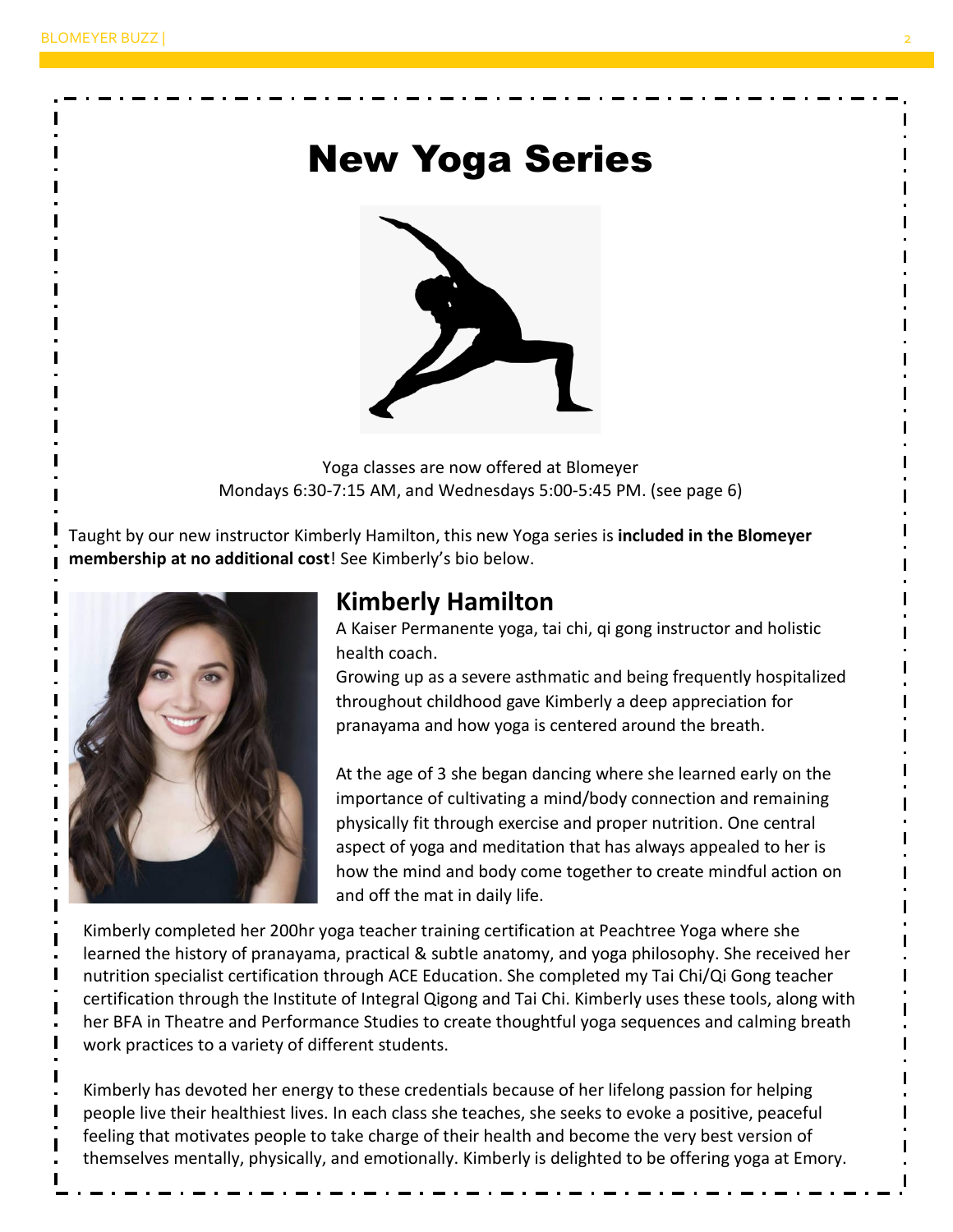

# Operation: **Eat Right**

Are you stuck in a rut? Complete three out of four Healthy Emory Connect activities in Operation: Eat Right (May 15 - July 29) to Improve your well-being and earn your \$87.50 medical plan incentive!\*



Complete three Operation: Eat Right activities to boost your health and earn your reward:



Complete the Spring Green Day Challenge (May 16 - June 30): Track and earn at least 21 green days to measure your progress



Watch the "Know the Difference Between Portion Size and Serving Size" Nutrition Video



Complete the Healthy Plate Challenge (June 20 - July 17): Eat two balanced meals per day and track your progress in the diet tracker for at least 21 days to complete the goal

Read the "Fast Facts About Nutrition Labels" Article

Get started today at: www.healthy.emory.edu/connect



Have questions? Call 855-428-1708 to learn more or visit www.healthy.emory.edu/connect

"To be eligible to earn the Operation: Eat Right \$87.50 Emory medical incentive, you will need to complete 3 out of the 4 activities. Operation: Est Right activities are open to all benefits-eligible employees, spouses on an Emory medical plan and pre-65 retirees on an Emory medical plan.

Sharecare, Inc. administers the Emory University and Emory Healthcare Healthy Emory wellness program. Before you download Sharecare, you must register from a Web browser on your computer or mobile device at www.healthy.emcry.edu/connect. Then, create your user ID and password to use when you sign in to Sharecare to unlock the benefits available to all eligible employees. @2022 Sharecare, Inc. All rights reserved.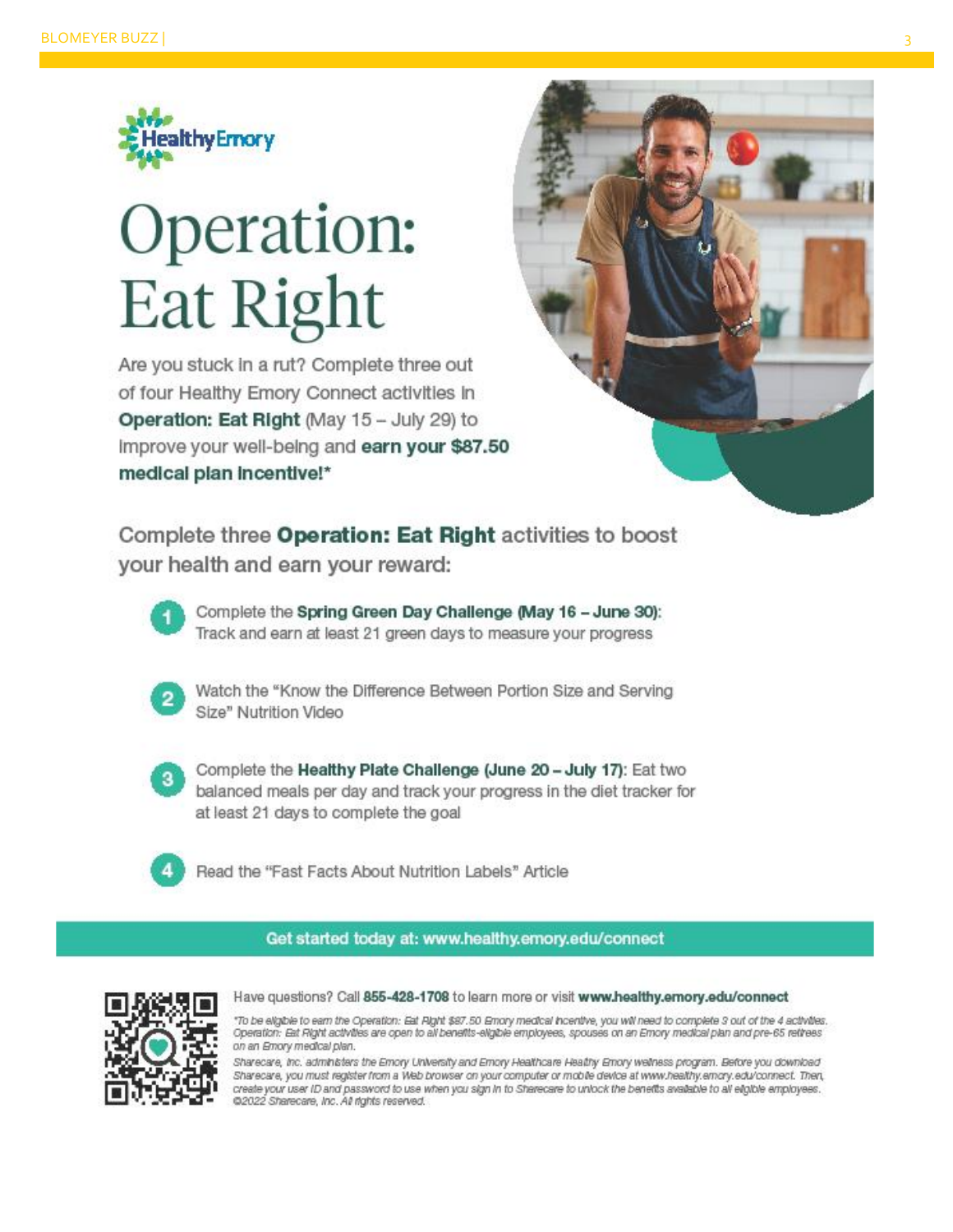

## **Spring Green Day** Challenge

(May 16 - June 30, 2022)



The colors are blooming, temperatures are heating up, and it's the perfect time to reset your body, mind and spirit before summer arrives. Aim to track 21 green days this spring and get rewarded tool

#### The goal

Update your trackers daily. When 8 trackers are in the green, you score a green day! Earn 21 green days between May 16, 2022 and June 30, 2022 to meet the challenge goal.

#### How the challenge works

- 1. Log in to your Healthy Emory Connect account, powered by Sharecare, or register at www.healthy.emory.edu/connect
- 2. Find the Challenges under the Achieve icon.
- 3. Look for Spring Green Day Challenge and click Join.
- 4. Start living in the green track 21 green days by June 30, 2022.

#### How do I track my activity?

There are two ways to update your trackers:

- 1. Automatic Tracking: Sync with your Samsung or iPhone's Health apps or Android's Google Fit app to allow for seamless, automatic input. You can currently track and sync glucose, sleep, steps, and blood pressure.
- 2. Manual Tracking: Each day, log in to Healthy Emory Connect to manually update your trackers.

#### Tell me more about the rewards

If you achieve 21 green days by June 30, 2022, you will eam towards the Emory Operation: Eat Right \$87.50 medical plan incentive.

Have Questions? Call 855-428-1708 to learn more or visit www.healthy.emory.edu/connect.

This challenge is open to all benefits-eligible employees, spouses on an Emory medical plan, and pre-65 retirees on an Emory medical plan. If you require a reasonable alternative to participating in promotions and challenges due to medical necessity or other reasons, please contact customer service at 855 428-1708.

Sharecare, Inc. administers the Emory University and Emory Healthcare Healthy Emory wellness program. Before you download Sharecare, you must register from a Web browser on your computer or mobile device at www.healthy.emory.edu/connect. Then, create your user ID and password to use when you sign in to Sharecare to unlook the benefits available to all eligible employees. 2022 Sharecare, Inc. All rights reserved.

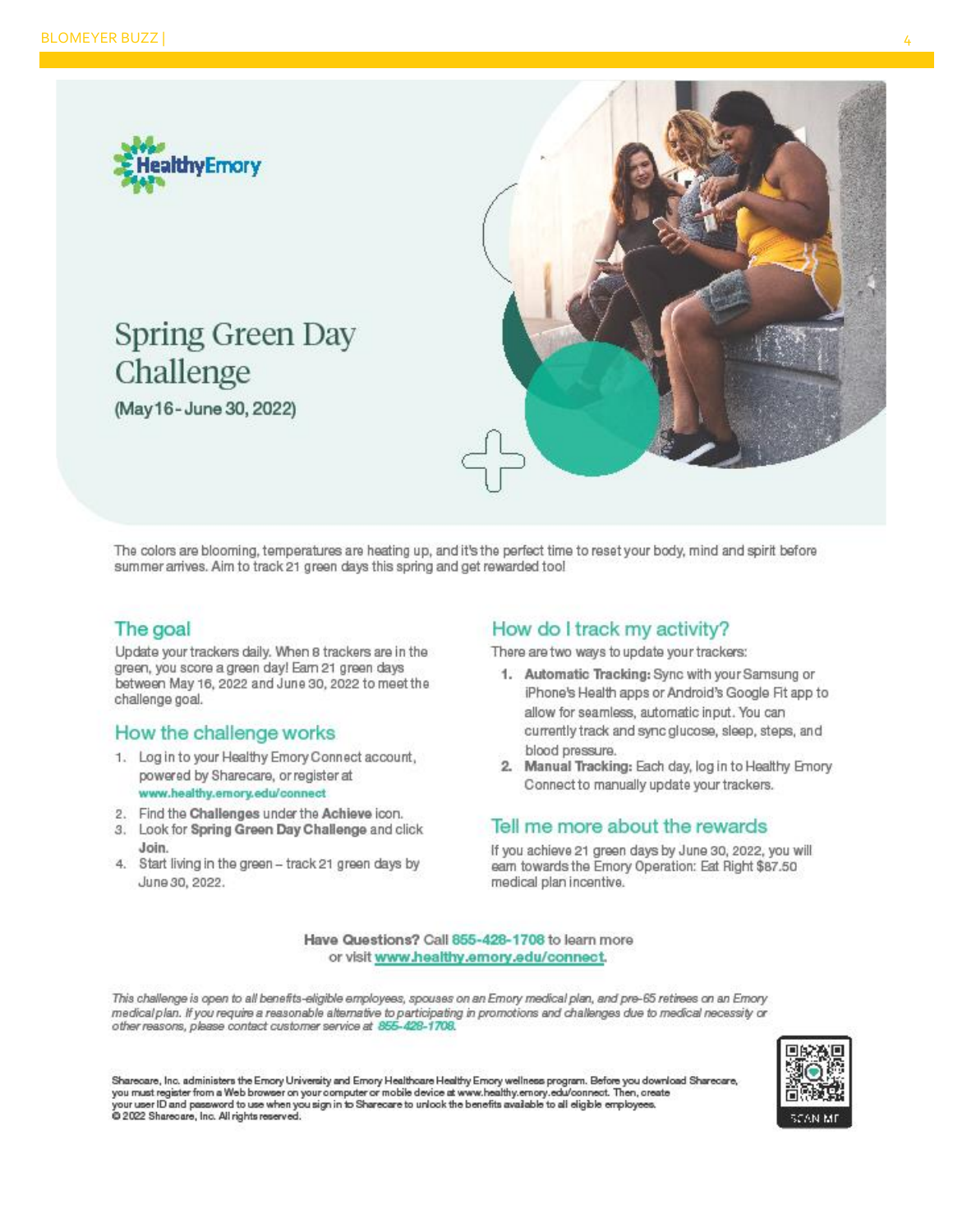## Healthy Eating: RECIPE OF THE MONTH

#### **Pan-Seared Salmon with Kale & Apple Salad**

#### **Ingredients:**

Four 5-ounce center-cut salmon fillets 3 tablespoons fresh lemon juice 3 tablespoons olive oil Kosher salt 1 bunch kale, ribs removed, leaves very thinly sliced (about 6 cups) ¼ cup dates 1 Honeycrisp apple ¼ cup grated pecorino 3 tablespoons toasted slivered almonds Freshly ground black pepper 4 whole wheat dinner rolls



#### **Directions:**

- 1. Bring the salmon to room temperature 10 minutes before cooking. the olive oil over medium heat in a large sauté pan. Add the onion and sauté for 5 minutes, until the onion is soft. Stir in the bell pepper and sauté for 2 more minutes.
- 2. Meanwhile whisk together the lemon juice, 2 tablespoons of the olive oil and 1/4 teaspoon salt in a large bowl. Add the kale, toss to coat and let stand 10 minutes.
- 3. While the kale stands, cut the dates into thin slivers and the apple into matchsticks. Add the dates, apples, cheese and almonds to the kale. Season with pepper, toss well and set aside.
- 4. Sprinkle the salmon all over with 1/2 teaspoon salt and some pepper. Heat the remaining 1 tablespoon oil in a large nonstick skillet over medium-low heat. Raise the heat to medium-high. Place the salmon, skin-side up in the pan. Cook until golden brown on one side, about 4 minutes. Turn the fish over with a spatula, and cook until it feels firm to the touch, about 3 minutes more.
- 5. Divide the salmon, salad and rolls evenly among four plates.

[foodnetwork.com](https://www.foodnetwork.com/recipes/food-network-kitchen/pan-seared-salmon-with-kale-and-apple-salad-recipe-3361718)

## Gym Hours

Blomeyer Health Fitness Center Spring hours: Monday-Friday, 6 a.m. - 7 p.m. Closed Saturday-Sunday

#### **Masks are now OPTIONAL in the Fitness Center!**